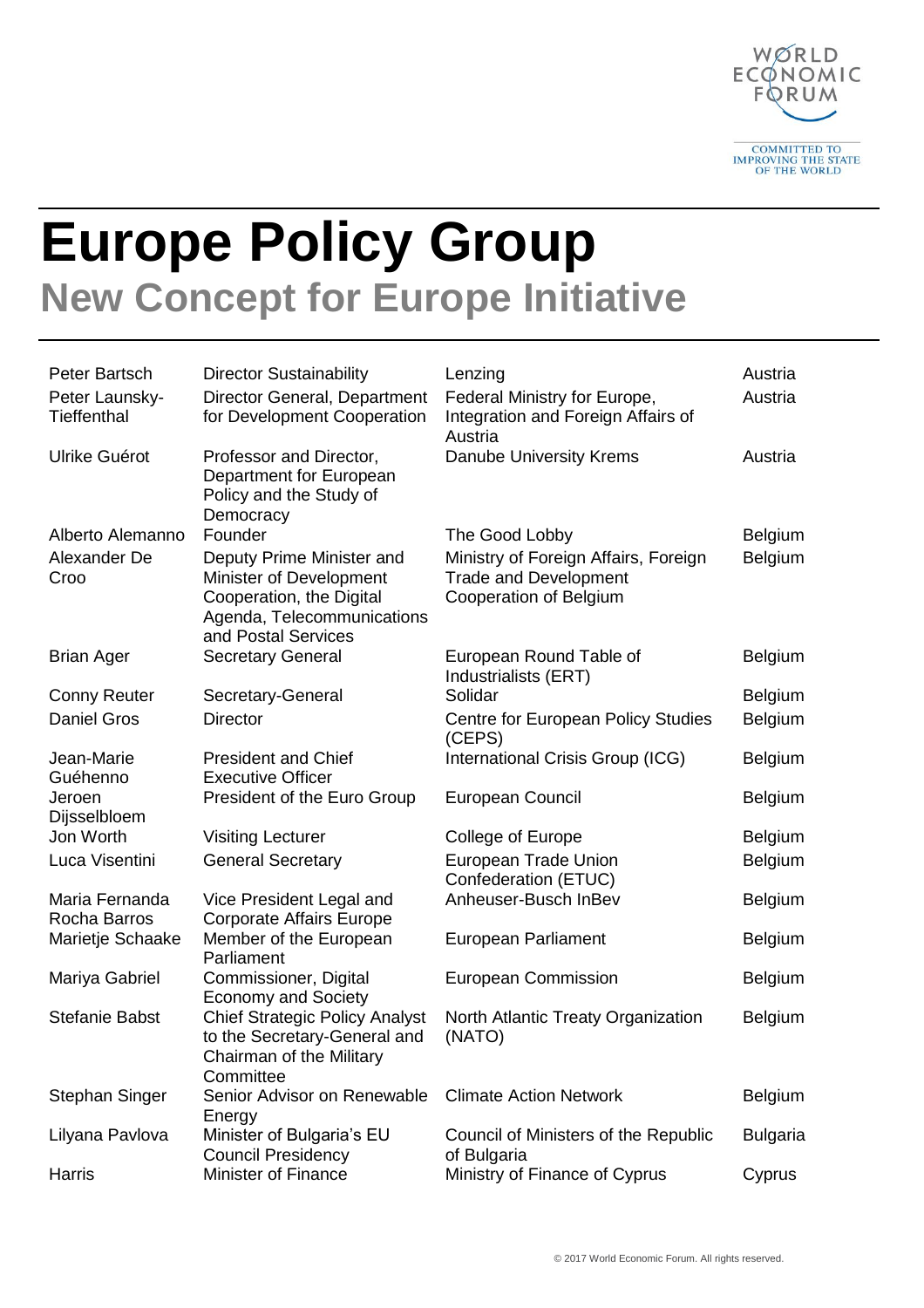| Georgiades                            |                                                                                                      |                                                                     |                       |
|---------------------------------------|------------------------------------------------------------------------------------------------------|---------------------------------------------------------------------|-----------------------|
| Simon Pánek                           | <b>Director</b>                                                                                      | People in Need Foundation (PINF)                                    | <b>Czech Republic</b> |
| Bo Wesley                             | Senior adviser, Health<br>Advocacy                                                                   | Novo Nordisk A/S                                                    | Denmark               |
| Ida Auken                             | <b>Member of Parliament</b>                                                                          | Parliament of Denmark (Folketinget)                                 | <b>Denmark</b>        |
| <b>Jens Martin</b><br><b>Skibsted</b> | <b>Founding Partner</b>                                                                              | <b>Skibsted Ideation</b>                                            | Denmark               |
| Jüri Ratas                            | <b>Prime Minister of Estonia</b>                                                                     | Office of the Prime Minister of<br>Estonia                          | Estonia               |
| Minna Aila                            | Vice-President, Corporate<br><b>Affairs</b>                                                          | Nokia Corporation                                                   | Finland               |
| Olli Rehn                             | Member of the Board of the<br><b>Bank of Finland</b>                                                 | Bank of Finland/Suomen Pankki                                       | Finland               |
| <b>Eric Chaney</b>                    | <b>Economic Advisor</b>                                                                              | Institut Montaigne                                                  | France                |
| Jean-Jacques<br><b>Barbéris</b>       | Member of the Executive<br>Committee; Global Head for<br><b>Central Banks and Sovereign</b><br>Funds | Amundi ETF                                                          | France                |
| Josep Catlla                          | Head, Global Public Affairs                                                                          | Sanofi                                                              | France                |
| Raphael<br>Schoentgen                 | Director, Research and<br>Technologies (CTO)                                                         | <b>ENGIE Group</b>                                                  | France                |
| Ann-Kristin<br>Achleitner             | Professor for Entrepreneurial<br>Finance                                                             | <b>Technical University of Munich</b>                               | Germany               |
| Ashok Aram                            | Chief Executive Officer,<br>Europe, Middle East and<br>Africa                                        | Deutsche Bank AG                                                    | Germany               |
| Beatrice Weder di<br>Mauro            | Professor                                                                                            | University of Mainz                                                 | Germany               |
| Benoît Coeuré                         | Member of the Executive<br><b>Board</b>                                                              | European Central Bank                                               | Germany               |
| Carsten Kengeter                      | <b>Chief Executive Officer</b>                                                                       | Deutsche Börse AG                                                   | Germany               |
| <b>Christoph Beier</b>                | Vice-Chair of the<br><b>Management Board</b>                                                         | Deutsche Gesellschaft für<br>Internationale Zusammenarbeit<br>(GIZ) | Germany               |
| Eckart<br>Windhagen                   | <b>Senior Partner</b>                                                                                | McKinsey Global Institute                                           | Germany               |
| <b>Henning Rentz</b>                  | Managing Director of<br><b>iSWITCH, Head of corporate</b><br>responsibility at Innogy                | Innogy                                                              | Germany               |
| Henrik Enderlein                      | Associate Dean and<br><b>Professor of Political</b><br>Economy                                       | <b>Hertie School of Governance</b>                                  | Germany               |
| Jens Spahn                            | <b>State Secretary</b>                                                                               | Federal Ministry of Finance of<br>Germany                           | Germany               |
| Lisa Witter                           | <b>Co-Founder and Executive</b><br>Chairman                                                          | Apolitical                                                          | Germany               |
| Ludovic Subran                        | Head of Macroeconomic<br>Research                                                                    | <b>Allianz SE</b>                                                   | Germany               |
| <b>Michael Altendorf</b>              | Co-Founder and Chief<br><b>Executive Officer</b>                                                     | Adtelligence                                                        | Germany               |
| Michael<br>Schoettler                 | Head, Health Policy                                                                                  | <b>Bayer HealthCare AG</b>                                          | Germany               |
| Sylke Tempel +                        | Editor-in-Chief, Internationale<br><b>Politik</b>                                                    | German Council on Foreign<br><b>Relations (DGAP)</b>                | Germany               |
| Thibaud Le<br>Séguillon               | <b>Chief Executive Officer</b>                                                                       | <b>Heliatek</b>                                                     | Germany               |
| <b>Ulrich Kober</b>                   | Director, Program Integration                                                                        | Bertelsmann Stiftung                                                | Germany               |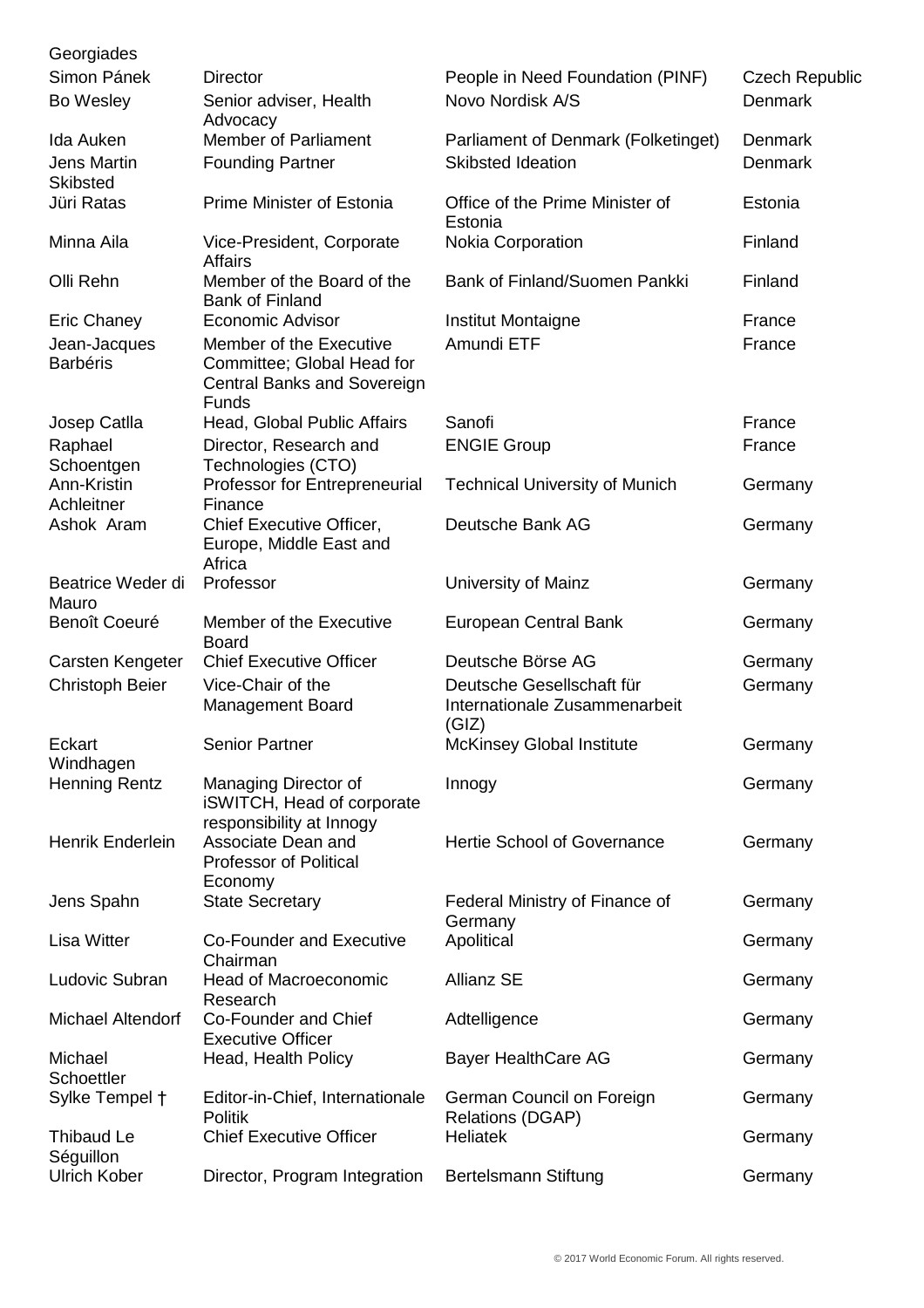|                               | and Education                                                                  |                                                                        |                               |
|-------------------------------|--------------------------------------------------------------------------------|------------------------------------------------------------------------|-------------------------------|
| Dimitri<br>Papalexopoulos     | <b>Chief Executive Officer</b>                                                 | <b>Titan Cement Company SA</b>                                         | Greece                        |
| <b>Zulfia Nafees</b>          | Head, CEO Office                                                               | <b>HCL Technologies</b>                                                | India                         |
| Fabrizio Pagani               | Head, Office of the Minister                                                   | Ministry of Economy and Finance of<br>Italy                            | Italy                         |
| Francesca<br>Colombo          | <b>Artistic Director</b>                                                       | <b>Stradivari Festival</b>                                             | Italy                         |
| Lapo Pistelli                 | <b>Executive Vice President,</b><br><b>International Affairs</b><br>Department | Eni                                                                    | Italy                         |
| Maurizio Zollo                | Full Professor, Management<br>and Technology                                   | <b>Bocconi University</b>                                              | Italy                         |
| Nathalie Tocci                | <b>Director</b>                                                                | Istituto Affari Internazionali                                         | Italy                         |
| Paolo Magri                   | <b>Executive Vice President and</b><br><b>Director</b>                         | Italian Institute for International<br><b>Political Studies (ISPI)</b> | Italy                         |
| Vincent<br>Chaigneau          | <b>Head of Research</b>                                                        | Generali Investments                                                   | Italy                         |
| Dana Reizniece-<br>Ozola      | <b>Minister of Finance</b>                                                     | Ministry of Finance of Latvia                                          | Latvia                        |
| <b>Andrew McDowell</b>        | Vice-President                                                                 | European Investment Bank (EIB)                                         | Luxembourg                    |
| Carole<br>Dieschbourg         | <b>Minister of Environment</b>                                                 | Ministry of Environment of<br>Luxembourg                               | Luxembourg                    |
| Iliyana Tsanova               | Deputy Managing Director                                                       | European Fund for Strategic<br>Investment (EFSI)                       | Luxembourg                    |
| Kalin Anev Janse              | Member of the Management<br>Board; Secretary-General                           | <b>European Stability Mechanism</b>                                    | Luxembourg                    |
| Joseph Muscat                 | <b>Prime Minister of Malta</b>                                                 | Office of the Prime Minister of Malta                                  | Malta                         |
| Aleksandar<br>Andrija Pejović | Minister for European Affairs                                                  | Montenegro Government                                                  | Montenegro                    |
| Børge Brende                  | Minister of Foreign Affairs<br>$(2013 - 2017)$                                 | Ministry of Foreign Affairs of Norway                                  | Norway                        |
| Camilla Hagen<br>Soerli       | Member of the Board and<br><b>Project Director</b>                             | Canica AS                                                              | Norway                        |
| <b>Yuan Ding</b>              | Vice-President and Dean                                                        | <b>China Europe International Business</b><br>School (CEIBS)           | People's Republic<br>of China |
| Katarzyna<br>Pisarska         | <b>Founder and Director</b>                                                    | European Academy of Diplomacy                                          | Poland                        |
| Wawrzyniec<br>Smoczynski      | <b>Managing Director</b>                                                       | Polityka Insight                                                       | Poland                        |
| Pedro Marques                 | Minister of Planning and<br>Infrastructure                                     | Ministry of Planning and<br>Infrastructure of Portugal                 | Portugal                      |
| Tiago Brandão<br>Rodrigues    | Minister of Education of<br>Portugal                                           | Ministry of Education of Portugal                                      | Portugal                      |
| Yaroslav<br>Lissovolik        | Member of the Management<br>Board, Chief Economist                             | Eurasian Development Bank                                              | <b>Russian Federation</b>     |
| Ana Brnabic                   | Prime Minister of Serbia                                                       | Office of the Prime Minister of Serbia                                 | Serbia                        |
| Jakub Wisniewski              | <b>Director</b>                                                                | <b>GLOBSEC Policy Institute</b>                                        | Slovakia                      |
| Goran Klemencic               | Minister of Justice                                                            | Ministry of Justice of Slovenia                                        | Slovenia                      |
| Eva Chamizo<br>Llatas         | European Affairs Director                                                      | Iberdrola                                                              | Spain                         |
| Fathallah<br>Sijilmassi       | Secretary-General                                                              | The Union for the Mediterranean                                        | Spain                         |
| Jorge Padilla                 | Head, Europe                                                                   | Compass Lexecon                                                        | Spain                         |
| José Manuel<br>González-      | Member of the Board of<br>Directors; Chief Officer,                            | Banco Bilbao Vizcaya Argentaria                                        | Spain                         |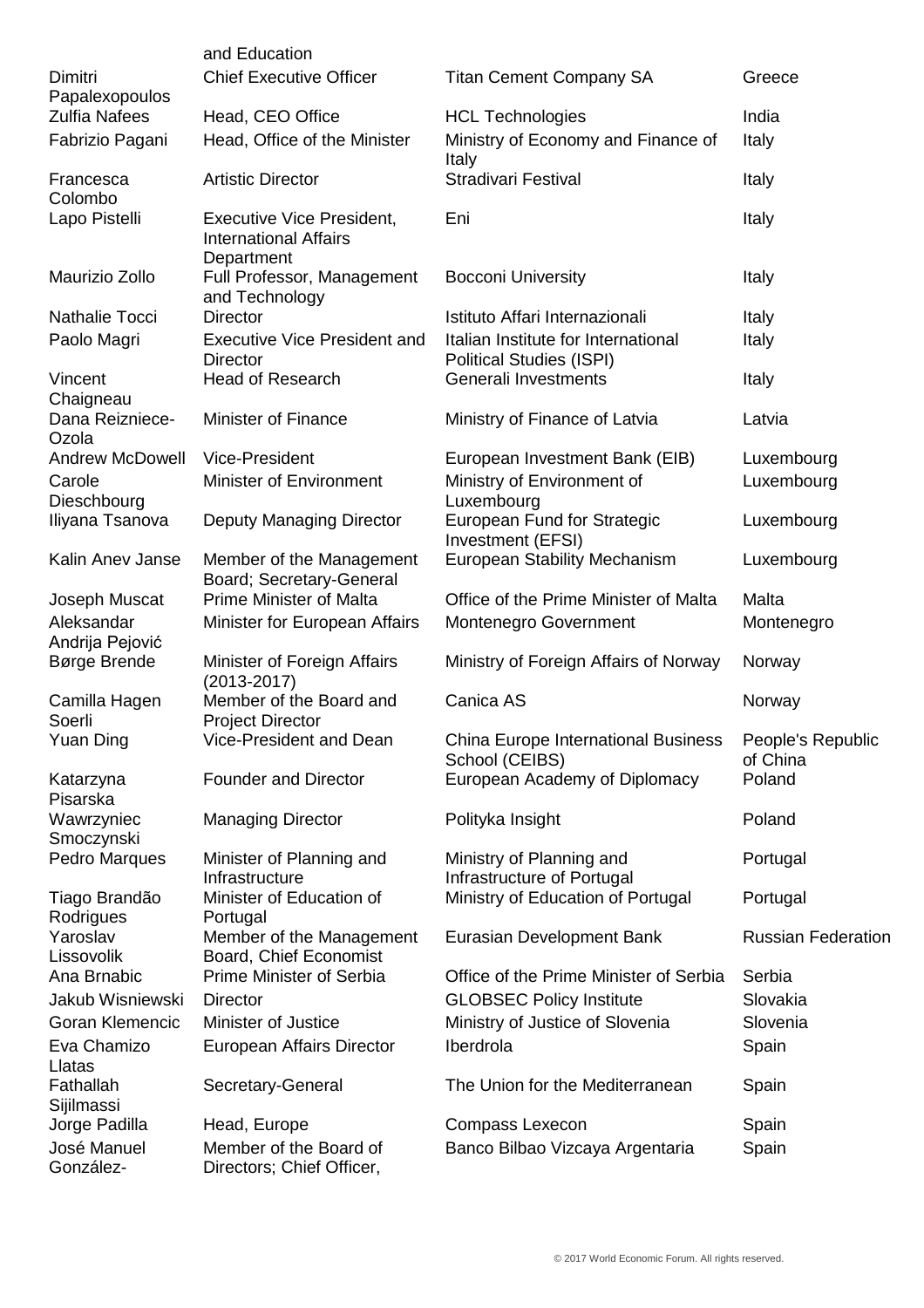| Páramo                 | Global Economics,                    |                                        |                        |
|------------------------|--------------------------------------|----------------------------------------|------------------------|
|                        | <b>Regulation and Public Affairs</b> |                                        |                        |
| Juan Jesús             | Head of Industry Affairs, EU         | Amadeus IT Group SA                    | Spain                  |
| García Sánchez         |                                      |                                        |                        |
| Pablo Casado           | Deputy Secretary-General of          | Partido Popular                        | Spain                  |
| <b>Blanco</b>          | Communications                       |                                        |                        |
| Clara Pelaez           | Vice-President, Strategy and         | Telefonaktiebolaget LM Ericsson        | Sweden                 |
|                        | <b>Business Initiatives</b>          |                                        |                        |
| Claudia Olsson         | <b>Chief Executive Officer</b>       | Exponential                            | Sweden                 |
| Hans Dahlgren          | Secretary of State                   | Office of the Prime Minister of        | Sweden                 |
|                        |                                      | Sweden                                 |                        |
| lan Anthony            | Director, European Security          | <b>Stockholm International Peace</b>   | Sweden                 |
|                        | Programme                            | <b>Research Institute</b>              |                        |
| Oyun                   | Chair                                | Global Water Partnership (GWP)         | Sweden                 |
| Sanjaasuren            |                                      |                                        |                        |
| <b>Phillip Malloch</b> | Vice-President, Head of              | <b>Telia Company</b>                   | Sweden                 |
|                        | <b>Group Public Affairs</b>          |                                        |                        |
| <b>Thomas Myrup</b>    | Director, Public Policy, Nordic      | Facebook                               | Sweden                 |
| Kristensen             | Countries, Central and               |                                        |                        |
|                        | Eastern Europe, and Russia           |                                        |                        |
| Arancha                | <b>Executive Director</b>            | International Trade Centre (ITC)       | Switzerland            |
| Gonzalez Laya          |                                      |                                        |                        |
| Christophe             | Senior Vice-President and            | Kudelski Group                         | Switzerland            |
| <b>Nicolas</b>         | Founder, Kudelski Security;          |                                        |                        |
|                        | Group Chief Information              |                                        |                        |
|                        | Officer                              |                                        |                        |
| Diane Goodman          | Deputy Director for the              | United Nations High Commissioner       | Switzerland            |
|                        | Europe Bureau                        | for Refugees (UNHCR)                   |                        |
| Diego Garzia           | <b>Senior Research Fellow</b>        | University of Lucerne                  | Switzerland            |
| Guillaume              | Administrative Councillor,           | City of Geneva                         | Switzerland            |
| <b>Barazzone</b>       | Department for Urban                 |                                        |                        |
|                        | <b>Environment and Security</b>      |                                        |                        |
| <b>Brian Donald</b>    | Head of Cabinet, Office of the       | Europol (European Union Agency for     | The Netherlands        |
|                        | <b>Executive Director</b>            | Law Enforcement Cooperation)           |                        |
| Jeanine Hennis-        | Minister of Defence of the           | Ministry of Defence of the             | <b>The Netherlands</b> |
| Plasschaert            | Netherlands (2012-2017)              | Netherlands                            |                        |
| Jeroo Billimoria       | <b>Managing Director</b>             | <b>Child and Youth Finance</b>         | <b>The Netherlands</b> |
|                        |                                      | International                          |                        |
| Klaas Dijkhoff         | <b>Parliamentary Leader</b>          | People's Party for Freedom and         | <b>The Netherlands</b> |
|                        |                                      | Democracy                              |                        |
| Marjolein Helder       | <b>Chief Executive Officer</b>       | Plant-e                                | <b>The Netherlands</b> |
| Paul Scheffer          | Professor, Tilburg School of         | <b>Tilburg University</b>              | <b>The Netherlands</b> |
|                        | <b>Humanities</b>                    |                                        |                        |
| Sven Smit              | <b>Senior Partner</b>                | McKinsey & Company                     | <b>The Netherlands</b> |
| Willem de Jonge        | <b>Global Director Sustainable</b>   | <b>HEINEKEN</b>                        | <b>The Netherlands</b> |
|                        | <b>Business Development</b>          |                                        |                        |
| Mustafa Nayyem         | <b>Member of Parliament</b>          | Parliament of Ukraine (Verkhovna       | Ukraine                |
|                        |                                      | Rada)                                  |                        |
| Olena Zerkal           | Deputy Minister of Foreign           | Ministry of Foreign Affairs of Ukraine | Ukraine                |
|                        | <b>Affairs of Ukraine</b>            |                                        |                        |
| <b>Andrew Wales</b>    | Visiting Fellow, Smith School        | University of Oxford                   | United Kingdom         |
|                        | for Enterprise and the               |                                        |                        |
|                        | Environment                          |                                        |                        |
| Anne Richards          | <b>Chief Executive</b>               | <b>M&amp;G Investments</b>             | United Kingdom         |
| Davide Serra           | <b>Founder and Chief Executive</b>   | Algebris (UK) Limited                  | United Kingdom         |
|                        | Officer                              |                                        |                        |
| Gianmarco              | <b>Professor of Economics</b>        | London School of Economics and         | United Kingdom         |
|                        |                                      |                                        |                        |